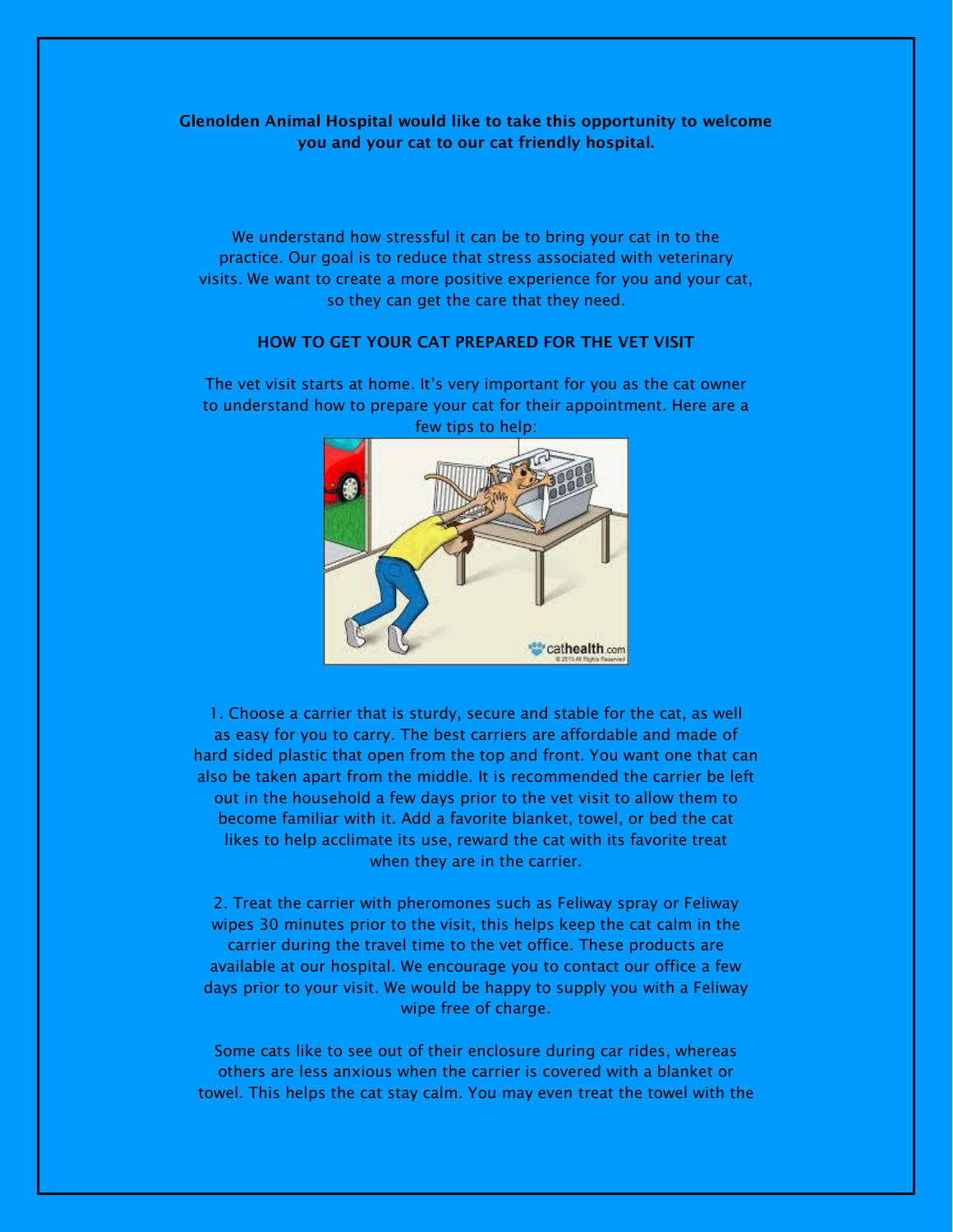Feliway product.

3. Carriers should be seat-belted into the car to keep the cat safe during transport. It also helps reduce the movement of the car ride. Limit FOOD ONLY for at least 2 hours prior to the visit. We prefer up to 12 hours, in case blood work is required. It also helps reduce the chance of car sickness.

\*\* We also prefer them on an empty stomach to have the ability to offer treats to encourage a more positive experience.

4. While waiting in the office, keep your cat in the carrier at all times, but sure to maintain eye contact and speak to them in a calm tone of voice. It's important you stay calm and focused.

5. Have your questions ready prior to your appointment for the doctor. It will help save time.



## **RETURNING HOME WITH YOUR CAT AFTER THE VISIT: (Especially Multi-Cat Households)**

Cats are very sensitive to scents. An unfamiliar scent can cause tension or aggressive behavior from one cat to another. Our hospital recommends all the cats from the household come into the office together. This will help to incorporate the same scent onto each cat and hopefully minimize behavior issues between them after the visit. It's also nice to have moral support when they come in for their doctor's appointment.

Following your cats visit to our hospital, whether it was an appointment, hospitalization, or boarding there will be an adjustment period back home. Here are some tips to follow to help calm your cat back in their home environment. When you arrive home, leave the cat in the carrier and place the carrier